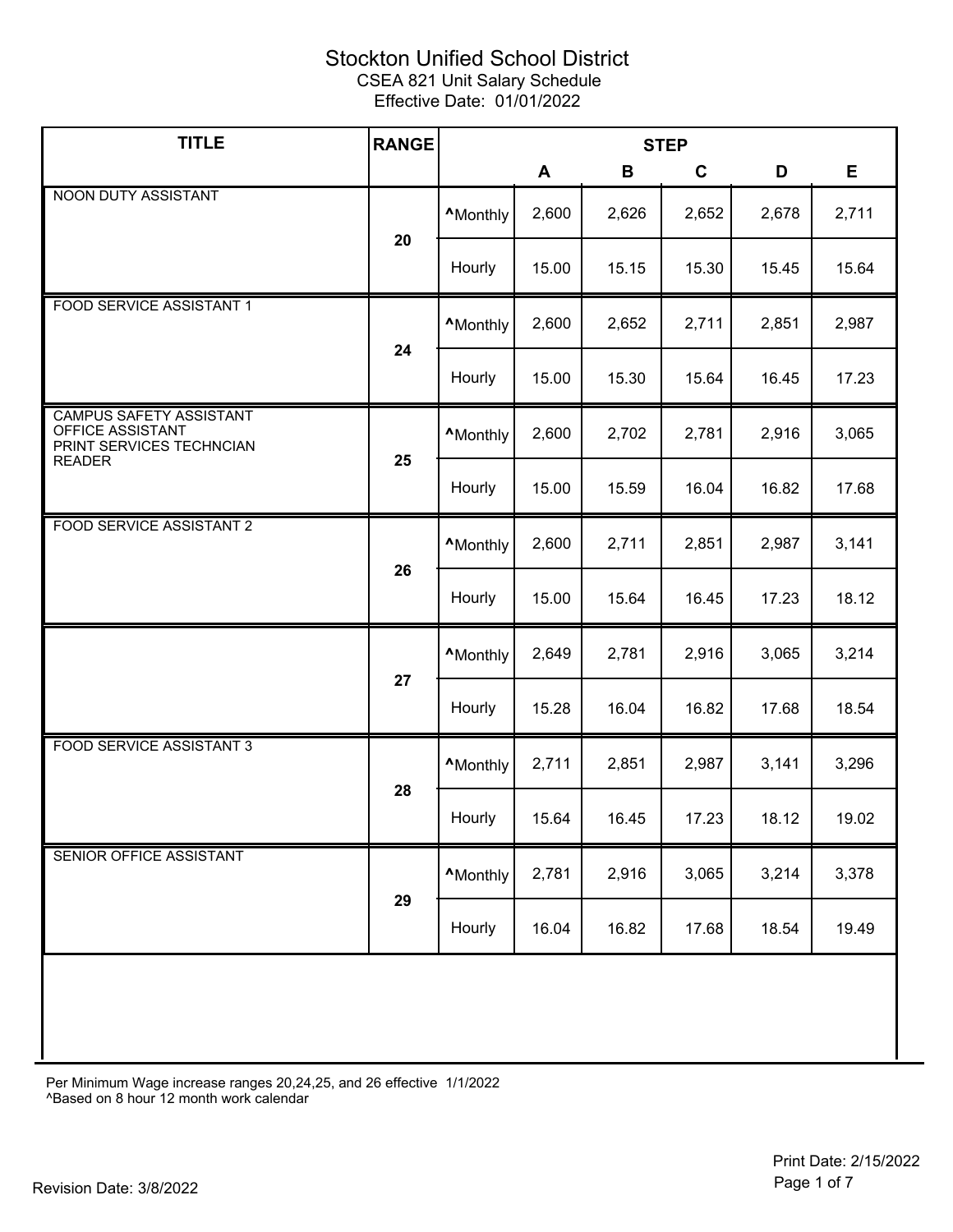| <b>TITLE</b>                                                                                                                                                                                    | <b>RANGE</b> | <b>STEP</b>      |       |       |       |       |       |
|-------------------------------------------------------------------------------------------------------------------------------------------------------------------------------------------------|--------------|------------------|-------|-------|-------|-------|-------|
|                                                                                                                                                                                                 |              |                  | A     | B     | C     | D     | Е     |
| <b>LEAD FOOD SERVICE 1</b>                                                                                                                                                                      | 30           | <b>A</b> Monthly | 2,851 | 2,987 | 3,141 | 3,296 | 3,461 |
|                                                                                                                                                                                                 |              | Hourly           | 16.45 | 17.23 | 18.12 | 19.02 | 19.97 |
| ASST PRINCIPAL SECRETARY<br><b>HEALTH AIDE</b><br>LIBRARY MEDIA ASSISTANT                                                                                                                       | 31           | <b>A</b> Monthly | 2,916 | 3,065 | 3,214 | 3,378 | 3,545 |
| <b>TEXT BOOK ASSISTANT</b>                                                                                                                                                                      |              | Hourly           | 16.82 | 17.68 | 18.54 | 19.49 | 20.45 |
|                                                                                                                                                                                                 | 32           | <b>A</b> Monthly | 2,987 | 3,141 | 3,296 | 3,461 | 3,636 |
|                                                                                                                                                                                                 |              | Hourly           | 17.23 | 18.12 | 19.02 | 19.97 | 20.98 |
| <b>ATTENDANCE TECHNICIAN</b><br><b>CUSTODIAN</b><br><b>DELIVERY DRIVER</b>                                                                                                                      |              | <b>A</b> Monthly | 3,065 | 3,214 | 3,378 | 3,545 | 3,727 |
| <b>REGISTRAR</b><br>SCHOOL SUPPORT TECHNICIAN                                                                                                                                                   | 33           | Hourly           | 17.68 | 18.54 | 19.49 | 20.45 | 21.50 |
| <b>ACCOUNTING ASSISTANT 2</b><br>PARENT INVOLVEMENT SPEC<br><b>WALTON CUSTODIAN</b><br>34                                                                                                       |              | <b>^Monthly</b>  | 3,141 | 3,296 | 3,461 | 3,636 | 3,815 |
|                                                                                                                                                                                                 |              | Hourly           | 18.12 | 19.02 | 19.97 | 20.98 | 22.01 |
| <b>ADMISSIONS &amp; FMLY SRVS TECH</b><br><b>EQUIPMENT SERVICE WORKER</b><br><b>FOOD SERVICE TECHNICIAN</b>                                                                                     | 35           | <b>A</b> Monthly | 3,214 | 3,378 | 3,545 | 3,727 | 3,911 |
| STUDENT DATA TECHNICIAN                                                                                                                                                                         |              | Hourly           | 18.54 | 19.49 | 20.45 | 21.50 | 22.57 |
| <b>ADMINISTRATIVE ASSISTANT</b><br><b>HEAD CUSTODIAN 1</b><br><b>LEAD FOOD SERVICE 2</b><br>36<br>PURCHASING TECHNICIAN                                                                         |              | <b>A</b> Monthly | 3,296 | 3,461 | 3,636 | 3,815 | 4,006 |
|                                                                                                                                                                                                 |              | Hourly           | 19.02 | 19.97 | 20.98 | 22.01 | 23.11 |
| EARLY INTERVENTION TECHNICIAN<br><b>GUIDANCE TECHNICIAN</b><br><b>HEAD CUSTODIAN 2</b><br>37<br><b>LEAD CUSTODIAN 2</b><br><b>SENIOR REGISTRAR</b><br>SP ED VOC TECH<br><b>WAREHOUSE WORKER</b> |              | <b>AMonthly</b>  | 3,378 | 3,545 | 3,727 | 3,911 | 4,106 |
|                                                                                                                                                                                                 |              | Hourly           | 19.49 | 20.45 | 21.50 | 22.57 | 23.69 |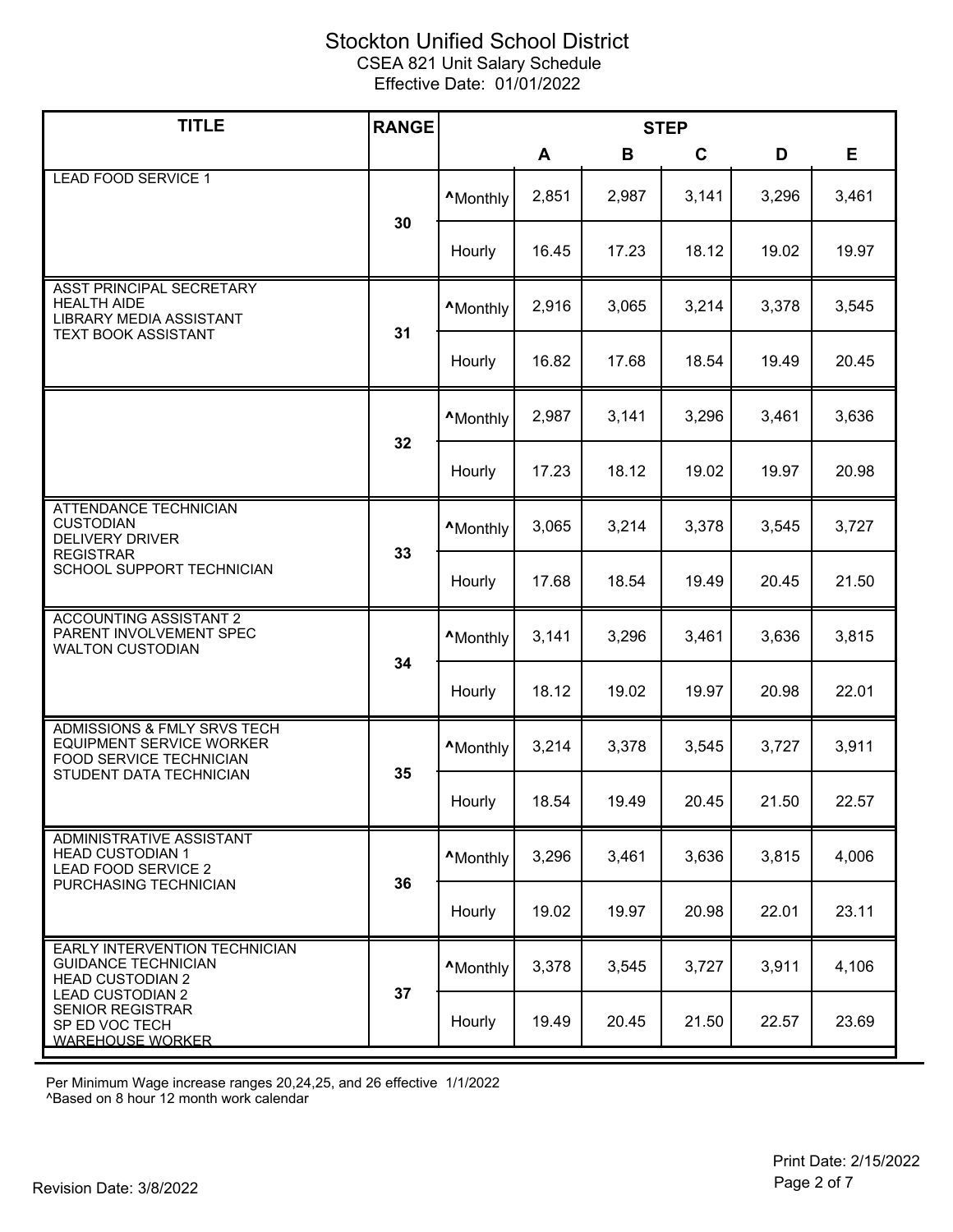| <b>TITLE</b>                                                                                                       | <b>RANGE</b> | <b>STEP</b>      |       |       |       |       |       |
|--------------------------------------------------------------------------------------------------------------------|--------------|------------------|-------|-------|-------|-------|-------|
|                                                                                                                    |              |                  | A     | B     | C     | D     | Е     |
| <b>CAMPUS SECURITY MONITOR</b><br><b>GRAPHIC ARTIST ASSISTANT</b><br>MAINTENANCE CUSTODIAN I<br>PAYROLL TECHNICIAN | 38           | <b>A</b> Monthly | 3,461 | 3,636 | 3,815 | 4,006 | 4,205 |
|                                                                                                                    |              | Hourly           | 19.97 | 20.98 | 22.01 | 23.11 | 24.26 |
| <b>COMPUTER OPERATOR</b><br><b>HEAD CUSTODIAN 3</b><br><b>LANDSCAPE SPECIALIST</b><br><b>LEAD FOOD SERVICE 3</b>   | 39           | <b>A</b> Monthly | 3,545 | 3,727 | 3,911 | 4,106 | 4,310 |
| MAINTENANCE CUSTODIAN II<br>RESEARCH EVALUATION TECHNICIAN                                                         |              | Hourly           | 20.45 | 21.50 | 22.57 | 23.69 | 24.87 |
| HEALTH CARE ASSISTANT<br>PEST CONTROL TECHNICIAN<br>REPROGRAPHIC TECHNICIAN                                        | 40           | <b>A</b> Monthly | 3,636 | 3,815 | 4,006 | 4,205 | 4,417 |
| SCHOOL ADMINSTRATIVE ASST 1<br>SENIOR SPEC ED TECHNICIAN<br>SWIMMING POOL TECHNICIAN                               |              | Hourly           | 20.98 | 22.01 | 23.11 | 24.26 | 25.48 |
| <b>HEAD CUSTODIAN 4</b><br>HIGH SCHOOL SECRETARY<br><b>LEAD WAREHOUSE WORKER</b>                                   |              | <b>A</b> Monthly | 3,727 | 3,911 | 4,106 | 4,310 | 4,524 |
| MAINTENANCE UTILITY WORKER I<br>SENIOR ADMINISTRATIVE ASST                                                         | 41           | Hourly           | 21.50 | 22.57 | 23.69 | 24.87 | 26.10 |
| <b>CUSTODIAL EQUIPMENT SRV WRKR</b>                                                                                |              | <b>A</b> Monthly | 3,815 | 4,006 | 4,205 | 4,417 | 4,636 |
|                                                                                                                    | 42           | Hourly           | 22.01 | 23.11 | 24.26 | 25.48 | 26.75 |
| M&O WORK ORDER TECH/DISPATCHER<br>MAINTENANCE UTILITY WORKER II                                                    |              | <b>AMonthly</b>  | 3,911 | 4,106 | 4,310 | 4,524 | 4,754 |
|                                                                                                                    | 43           | Hourly           | 22.57 | 23.69 | 24.87 | 26.10 | 27.43 |
| DATA PROCESSING TECHNICIAN<br>SOFTWARE SUPPORT DATA PRO TECH                                                       | 44           | <b>A</b> Monthly | 4,006 | 4,205 | 4,417 | 4,636 | 4,869 |
|                                                                                                                    |              | Hourly           | 23.11 | 24.26 | 25.48 | 26.75 | 28.09 |
|                                                                                                                    | 45           | <b>A</b> Monthly | 4,106 | 4,310 | 4,524 | 4,754 | 4,988 |
|                                                                                                                    |              | Hourly           | 23.69 | 24.87 | 26.10 | 27.43 | 28.77 |

Per Minimum Wage increase ranges 20,24,25, and 26 effective 1/1/2022

^Based on 8 hour 12 month work calendar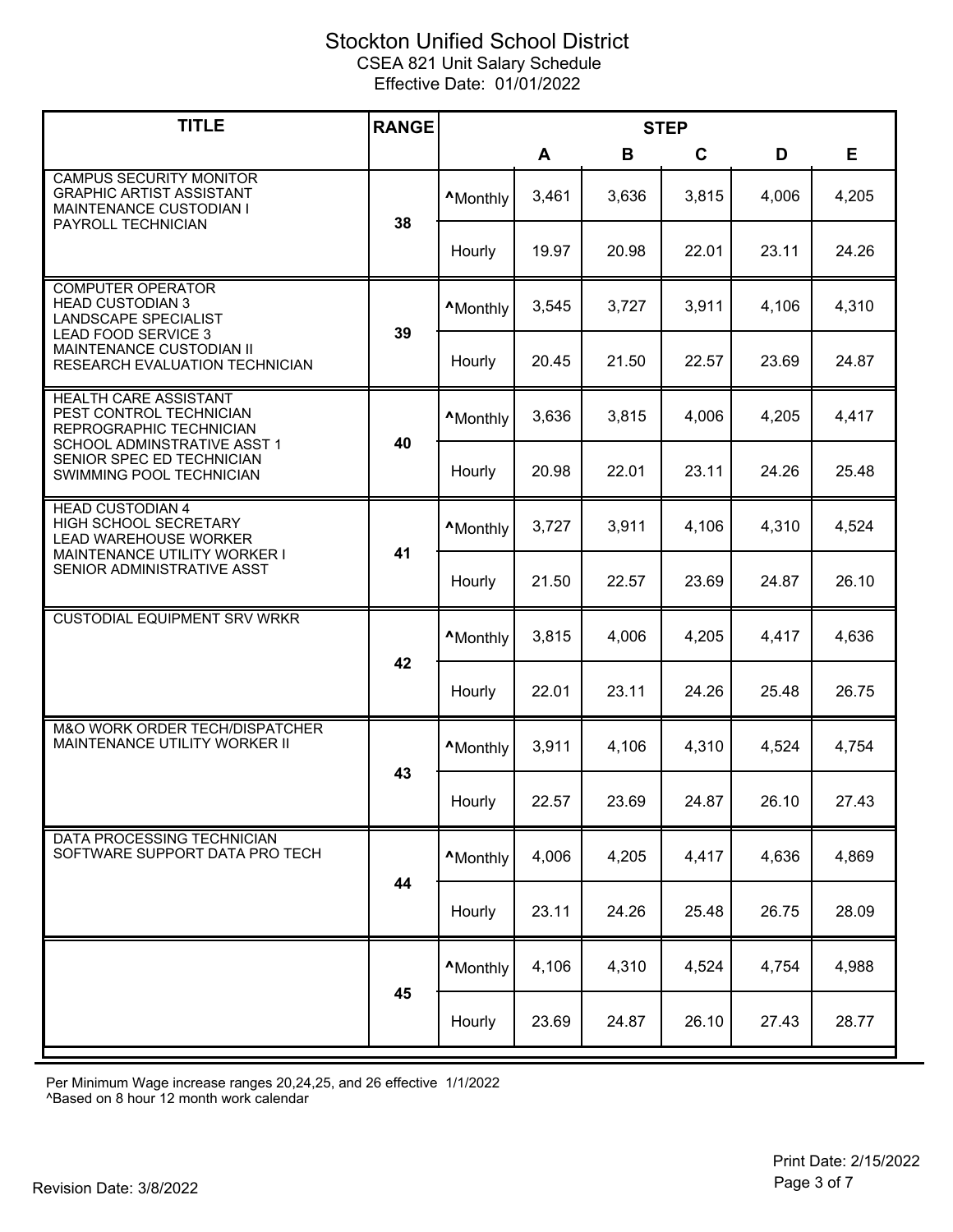| <b>TITLE</b>                                                                                                                            | <b>RANGE</b> | <b>STEP</b>      |       |       |       |       |       |
|-----------------------------------------------------------------------------------------------------------------------------------------|--------------|------------------|-------|-------|-------|-------|-------|
|                                                                                                                                         |              |                  | A     | B     | C     | D     | Е     |
| <b>ACCOUNTING TECHNICIAN</b><br>FOOD SERVICE ACCOUNT SPEC                                                                               |              | <b>A</b> Monthly | 4,205 | 4,417 | 4,636 | 4,869 | 5,110 |
|                                                                                                                                         | 46           | Hourly           | 24.26 | 25.48 | 26.75 | 28.09 | 29.48 |
| <b>BUYER</b><br>CWA TRUANCY OUTREACH SPECIAL<br><b>HEAVY EQUIPMENT OPERATOR</b>                                                         | 47           | *Monthly         | 4,310 | 4,524 | 4,754 | 4,988 | 5,239 |
| <b>IRRIGATION SPECIALIST</b><br><b>MECHANIC</b><br>PROPERTY CONTL/REC TECH<br>SENIOR PAYROLL TECHNICIAN<br>TRANSLATOR/INTERP SPECIALIST |              | Hourly           | 24.87 | 26.10 | 27.43 | 28.77 | 30.22 |
|                                                                                                                                         |              |                  |       |       |       |       |       |
| <b>ACCOUNTANT</b><br><b>CEMENT FINISHER</b><br><b>FENCING SPECIALIST</b>                                                                |              | <b>A</b> Monthly | 4,417 | 4,636 | 4,869 | 5,110 | 5,366 |
|                                                                                                                                         | 48           | Hourly           | 25.48 | 26.75 | 28.09 | 29.48 | 30.96 |
| <b>LEAD MECHANIC</b>                                                                                                                    | 49           | <b>A</b> Monthly | 4,524 | 4,754 | 4,988 | 5,239 | 5,502 |
|                                                                                                                                         |              | Hourly           | 26.10 | 27.43 | 28.77 | 30.22 | 31.74 |
| AV ELECTRONICS TECHNICIAN<br><b>GLAZIER</b><br>HLTHY START PROG COORDINATOR                                                             | 50           | *Monthly         | 4,636 | 4,869 | 5,110 | 5,366 | 5,639 |
| LICENSED VOCATIONAL NURSE<br><b>LOCKSMITH</b><br><b>PAINTER</b>                                                                         |              | Hourly           | 26.75 | 28.09 | 29.48 | 30.96 | 32.53 |
| PROGRAM TECHNICIAN<br><b>ROOFER</b><br><b>SENIOR BUYER</b><br>SR RESEARCH EVALUATION TECH<br><b>WELDER/FABRICATOR</b>                   |              |                  |       |       |       |       |       |
| <b>ALARM TECHNICIAN</b>                                                                                                                 | 51           | <b>A</b> Monthly | 4,754 | 4,988 | 5,239 | 5,502 | 5,775 |
|                                                                                                                                         |              | Hourly           | 27.43 | 28.77 | 30.22 | 31.74 | 33.32 |
|                                                                                                                                         |              |                  |       |       |       |       |       |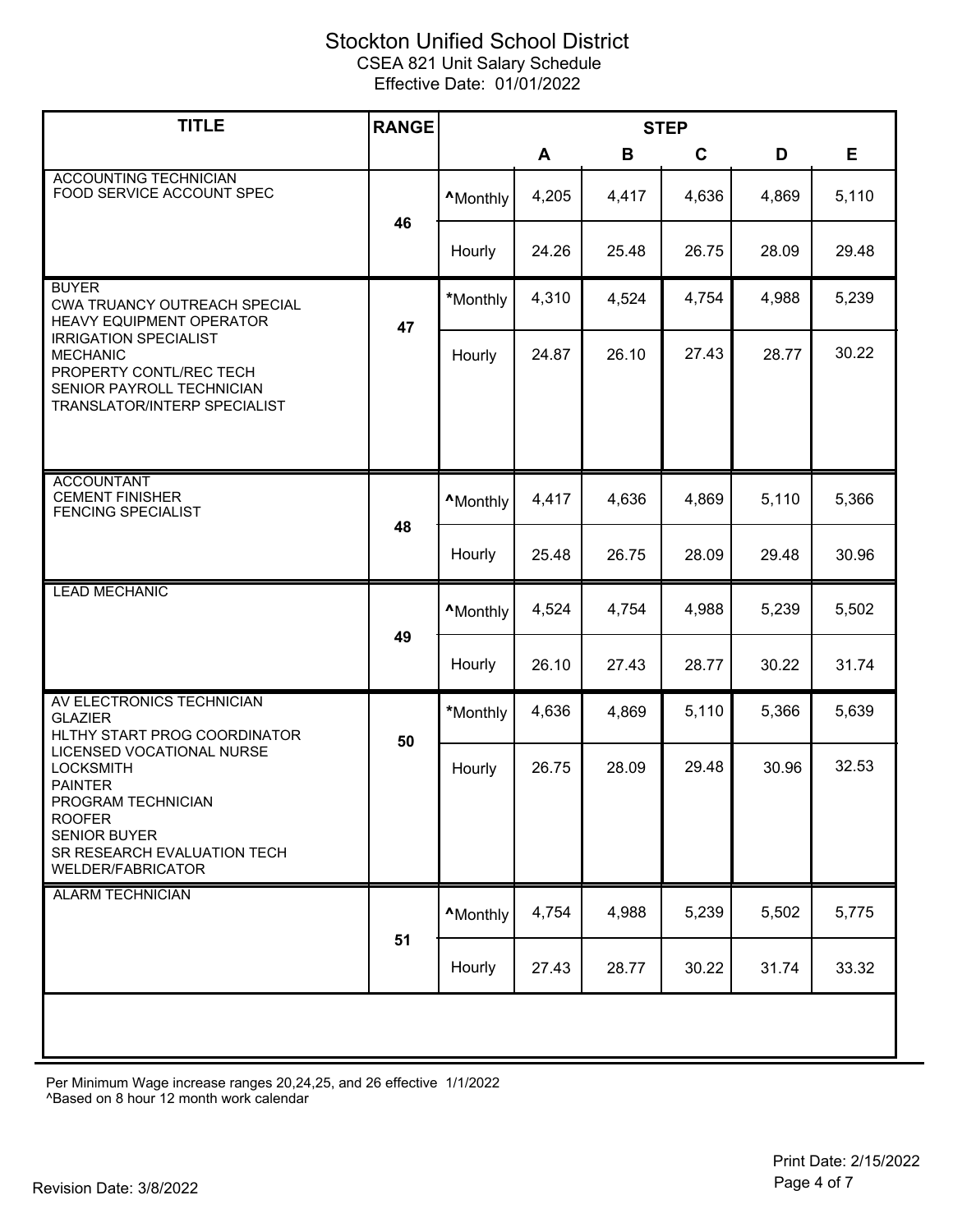| <b>TITLE</b>                                                                                  | <b>RANGE</b> | <b>STEP</b>      |       |       |       |       |       |
|-----------------------------------------------------------------------------------------------|--------------|------------------|-------|-------|-------|-------|-------|
|                                                                                               |              |                  | A     | B     | C     | D     | E     |
| <b>CARPENTER</b><br><b>HAZMAT TECHNICIAN</b>                                                  |              | <b>^Monthly</b>  | 4,869 | 5,110 | 5,366 | 5,639 | 5,916 |
|                                                                                               | 52           | Hourly           | 28.09 | 29.48 | 30.96 | 32.53 | 34.13 |
|                                                                                               |              | <b>A</b> Monthly | 4,988 | 5,239 | 5,502 | 5,775 | 6,066 |
|                                                                                               | 53           | Hourly           | 28.77 | 30.22 | 31.74 | 33.32 | 35.00 |
| <b>PARENT LIAISON</b><br><b>PLUMBER</b>                                                       |              | <b>A</b> Monthly | 5,110 | 5,366 | 5,639 | 5,916 | 6,212 |
|                                                                                               | 54           | Hourly           | 29.48 | 30.96 | 32.53 | 34.13 | 35.84 |
| <b>GRAPHIC ARTIST</b>                                                                         |              | <b>A</b> Monthly | 5,239 | 5,502 | 5,775 | 6,066 | 6,368 |
|                                                                                               | 55           | Hourly           | 30.22 | 31.74 | 33.32 | 35.00 | 36.74 |
| ENERGY MGT CONTROL PROGRAMMER<br><b>HVAC &amp; REFRIGRATION TECH</b>                          |              | <b>A</b> Monthly | 5,366 | 5,639 | 5,916 | 6,212 | 6,525 |
|                                                                                               | 56           | Hourly           | 30.96 | 32.53 | 34.13 | 35.84 | 37.65 |
| <b>ENGINEERING TECHNICIAN</b><br>FACILITIES PLANNING TECHNICIAN<br>NETWORK SUPPORT TECHNICIAN |              | <b>A</b> Monthly | 5,502 | 5,775 | 6,066 | 6,368 | 6,686 |
| SENIOR RESEARCH ANALYST<br><b>WEBMASTER</b>                                                   | 57           | Hourly           | 31.74 | 33.32 | 35.00 | 36.74 | 38.57 |
| <b>ELECTRICIAN</b>                                                                            |              | <b>A</b> Monthly | 5,639 | 5,916 | 6,212 | 6,525 | 6,850 |
|                                                                                               | 58           | Hourly           | 32.53 | 34.13 | 35.84 | 37.65 | 39.52 |
| LEAD CMPTR NETWRKNG SUPP TECH                                                                 | 59           | <b>A</b> Monthly | 5,775 | 6,066 | 6,368 | 6,686 | 7,018 |
|                                                                                               |              | Hourly           | 33.32 | 35.00 | 36.74 | 38.57 | 40.49 |

Per Minimum Wage increase ranges 20,24,25, and 26 effective 1/1/2022

^Based on 8 hour 12 month work calendar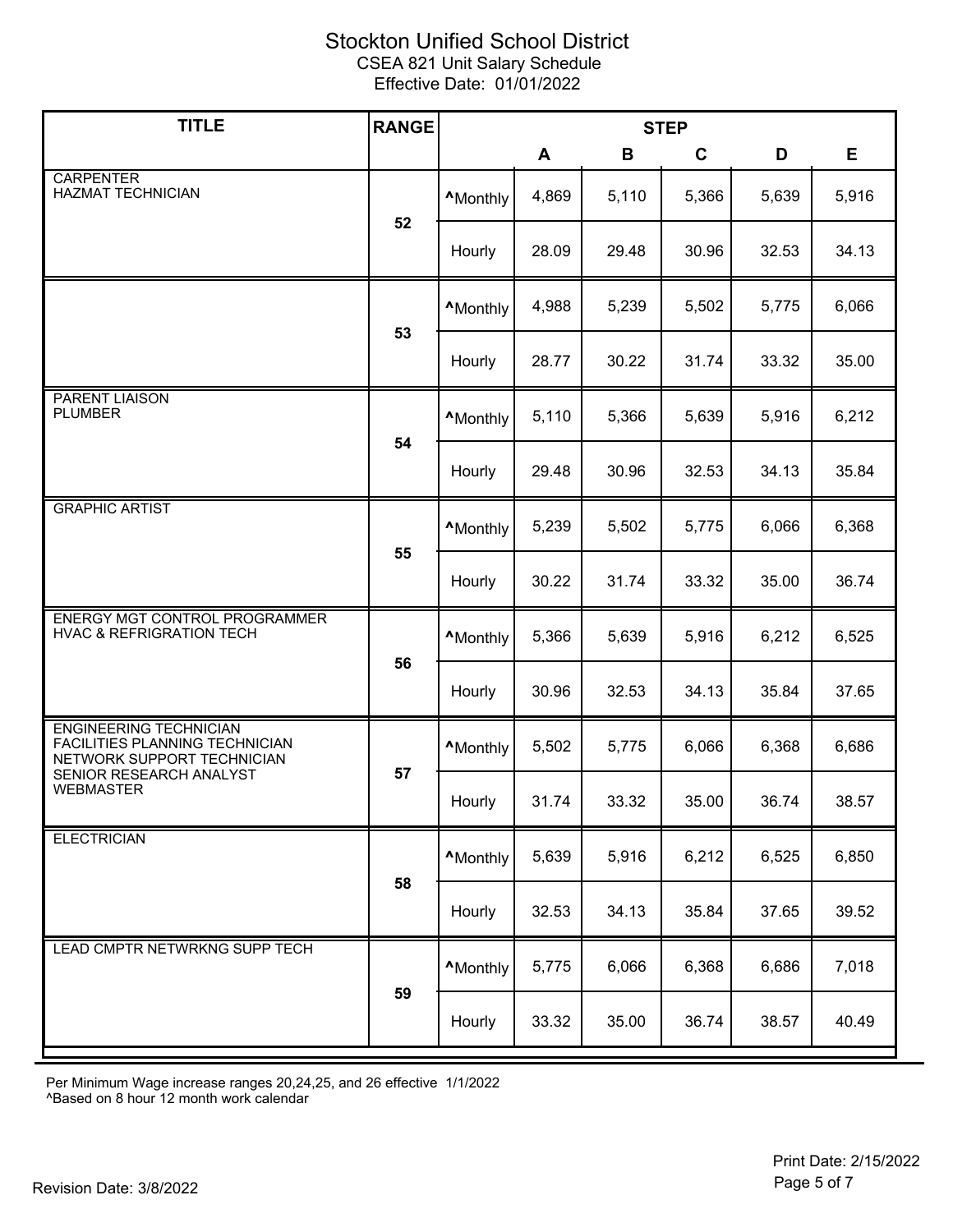| <b>TITLE</b>                                                                                 | <b>RANGE</b> | <b>STEP</b>      |       |       |       |       |       |
|----------------------------------------------------------------------------------------------|--------------|------------------|-------|-------|-------|-------|-------|
|                                                                                              |              |                  | A     | B     | C     | D     | E.    |
| DATABASE APPLICATIONS ANALYST<br>ENVIRONMENTAL COMPLIANCE TECH<br>SOCIAL WORK ASSISTANT      |              | <b>A</b> Monthly | 5,916 | 6,212 | 6,525 | 6,850 | 7,191 |
|                                                                                              | 60           | Hourly           | 34.13 | 35.84 | 37.65 | 39.52 | 41.49 |
|                                                                                              |              | <b>A</b> Monthly | 6,066 | 6,368 | 6,686 | 7,018 | 7,373 |
|                                                                                              | 61           | Hourly           | 35.00 | 36.74 | 38.57 | 40.49 | 42.54 |
| SOCIAL SERVICES CASE MANAGER<br>SOCIAL SRVCS CASE MNGR CHLD DV<br>SOCIAL SRVCS CASE MNGR SSS |              | <b>A</b> Monthly | 6,212 | 6,525 | 6,850 | 7,191 | 7,552 |
| STUDENT SRVS DATA ANALYST                                                                    | 62           | Hourly           | 35.84 | 37.65 | 39.52 | 41.49 | 43.57 |
| <b>INSTRUCTIONAL TECH SYSTEM SPEC</b>                                                        |              | <b>A</b> Monthly | 6,368 | 6,686 | 7,018 | 7,373 | 7,744 |
|                                                                                              | 63           | Hourly           | 36.74 | 38.57 | 40.49 | 42.54 | 44.68 |
| DATABASE ADMINISTRATOR<br>NETWORK ADMINISTRATOR<br><b>SYSTEMS ADMINISTRATOR</b>              |              | <b>AMonthly</b>  | 7,549 | 7,926 | 8,323 | 8,739 | 9,176 |
|                                                                                              | 70           | Hourly           | 43.55 | 45.73 | 48.02 | 50.42 | 52.94 |
|                                                                                              |              |                  |       |       |       |       |       |